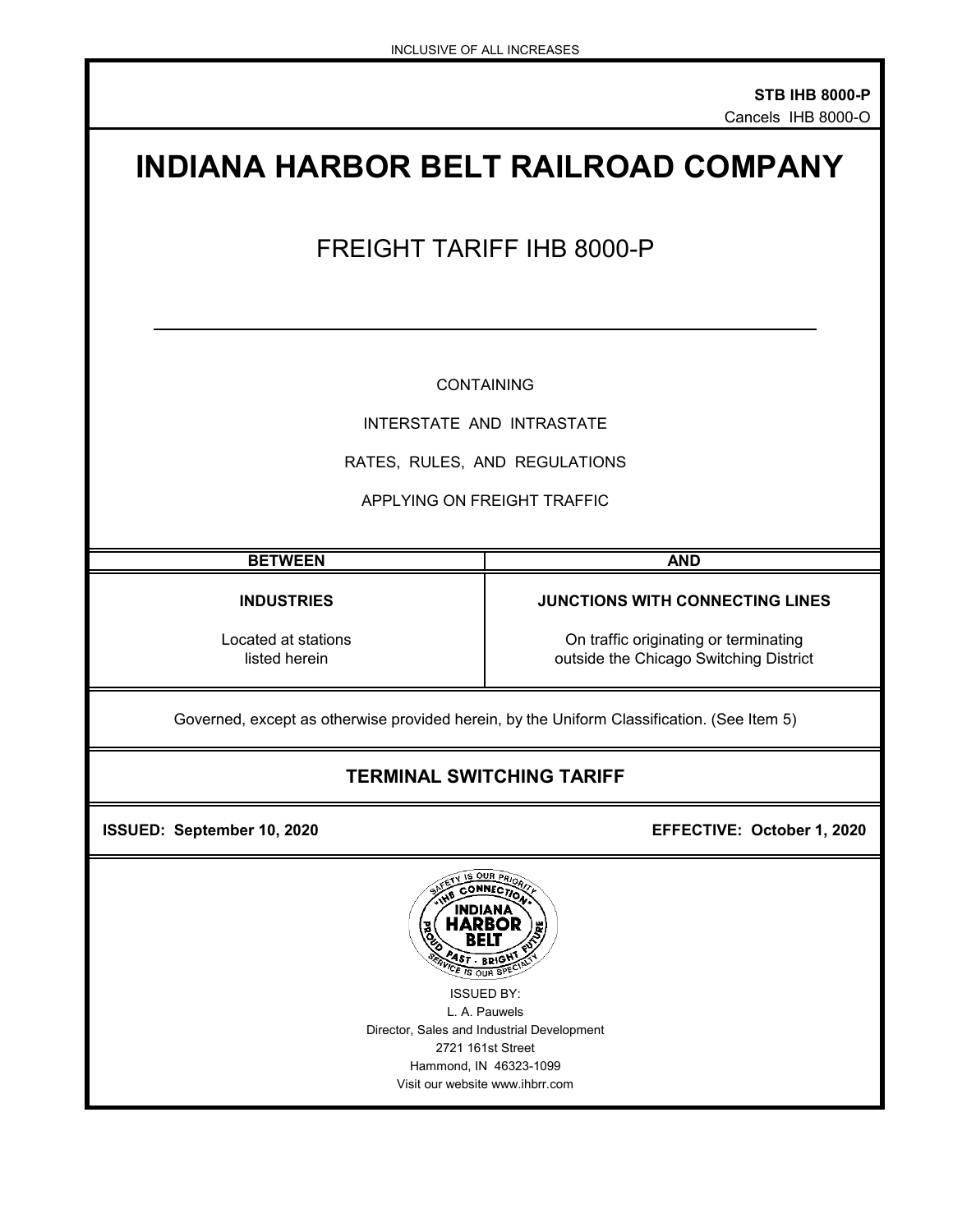| <b>SUBJECT</b><br><b>ITEM</b><br><b>PAGE</b><br>ABBREVIATIONS, EXPLANATION OF<br>7<br>ALTERNATION - CARLOAD RATES AND VARYING MINIMUM WEIGHTS<br>70<br>4<br>CAPACITIES AND DIMENSIONS OF CARS<br>45<br>4<br>CHICAGO SWITCHING DISTRICT, DEFINITION OF<br>5<br>120<br>CONSECUTIVE NUMBERS<br>40<br>4<br>DEMURRAGE RULES AND CHARGES<br>5<br>110<br>EMPTY CARS, HANDLING OF<br>5<br>130<br>EXPLOSIVES, DANGEROUS ARTICLES<br>15<br>4<br>5<br>4<br>GOVERNING CLASSIFICATION, DESCRIPTION OF<br>INTRASTATE APPLICATION, ILLINOIS AND INDIANA<br>160<br>5<br>3<br>LIST OF CONNECTING LINES AT JUNCTIONS IN THE CHICAGO SWITCHING DISTRICT<br>5<br>LIST OF INDUSTRIES LOCATED WITHIN THE CHICAGO SWITCHING DISTRICT & USE OF PRIVATE SIDINGS<br>140<br>5<br><b>METHOD OF CANCELING ITEMS</b><br>75<br>NATIONAL SERVICE ORDER TARIFF<br>60<br>4<br>NON APPLICATION OF TRANSIT<br>5<br>170<br>NON APPLICATION OF UFC RULE 24<br>155<br>5<br>5<br>PAYMENT OF CHARGES<br>135<br>5<br>PRIVATE CARS, DEFINITION OF<br>125<br>RATES AND CHARGES<br>200 to 290<br>6<br>REFERENCE MARKS, EXPLANATION OF<br>7<br>--------<br>REFERENCE TO TARIFFS, ITEMS, NOTES, RULES ETC.<br>20<br>4<br>REGULATION AND DEREGULATION RATE INFORMATION<br>5<br>165<br>5<br>REISSUED MATTER IN SUPPLEMENTS, METHOD OF DENOTING<br>100<br>SHIPMENTS REQUIRING TWO OR MORE CARS<br>150<br>5<br>STATION LISTS AND CONDITIONS<br>10<br>4<br>$\overline{c}$<br>STATIONS FROM, TO AND AT WHICH RATES APPLY<br>5<br>STRAIGHT OR MIXED CARLOADS<br>105<br>TERMINAL OR TRANSIT PRIVILEGES OR SERVICES<br>25<br>4<br>TRANSFER BETWEEN CONNECTING CARRIERS<br>35<br>4<br>ALPHABETICAL LIST OF STATIONS FROM AND TO WHICH RATES APPLY<br>Alsip, IL<br>Grasselli, IN<br>Argo, IL<br>Hammond, IN<br>Bellwood, IL<br>Indiana Harbor, IN<br>Blue Island, IL<br>Kensington, IL<br>Bridgeview, IL<br>La Grange, IL<br>Broadview, IL<br>Mc Cook, IL<br>Burnham, IL<br>Melrose Park, IL<br>Calumet City, IL<br>Norpaul, IL<br>Chicago, Ridge, IL<br>North Hammond, IN<br>Dolton, IL<br>Osborn, IN<br>East Chicago, IN<br>Riverdale, IL<br>Franklin Park, IL<br>Roby, IN | <b>TABLE OF CONTENTS</b>      |  |  |  |
|--------------------------------------------------------------------------------------------------------------------------------------------------------------------------------------------------------------------------------------------------------------------------------------------------------------------------------------------------------------------------------------------------------------------------------------------------------------------------------------------------------------------------------------------------------------------------------------------------------------------------------------------------------------------------------------------------------------------------------------------------------------------------------------------------------------------------------------------------------------------------------------------------------------------------------------------------------------------------------------------------------------------------------------------------------------------------------------------------------------------------------------------------------------------------------------------------------------------------------------------------------------------------------------------------------------------------------------------------------------------------------------------------------------------------------------------------------------------------------------------------------------------------------------------------------------------------------------------------------------------------------------------------------------------------------------------------------------------------------------------------------------------------------------------------------------------------------------------------------------------------------------------------------------------------------------------------------------------------------------------------------------------------------------------------------------------------------------------------------------------|-------------------------------|--|--|--|
|                                                                                                                                                                                                                                                                                                                                                                                                                                                                                                                                                                                                                                                                                                                                                                                                                                                                                                                                                                                                                                                                                                                                                                                                                                                                                                                                                                                                                                                                                                                                                                                                                                                                                                                                                                                                                                                                                                                                                                                                                                                                                                                    |                               |  |  |  |
|                                                                                                                                                                                                                                                                                                                                                                                                                                                                                                                                                                                                                                                                                                                                                                                                                                                                                                                                                                                                                                                                                                                                                                                                                                                                                                                                                                                                                                                                                                                                                                                                                                                                                                                                                                                                                                                                                                                                                                                                                                                                                                                    |                               |  |  |  |
|                                                                                                                                                                                                                                                                                                                                                                                                                                                                                                                                                                                                                                                                                                                                                                                                                                                                                                                                                                                                                                                                                                                                                                                                                                                                                                                                                                                                                                                                                                                                                                                                                                                                                                                                                                                                                                                                                                                                                                                                                                                                                                                    |                               |  |  |  |
|                                                                                                                                                                                                                                                                                                                                                                                                                                                                                                                                                                                                                                                                                                                                                                                                                                                                                                                                                                                                                                                                                                                                                                                                                                                                                                                                                                                                                                                                                                                                                                                                                                                                                                                                                                                                                                                                                                                                                                                                                                                                                                                    |                               |  |  |  |
|                                                                                                                                                                                                                                                                                                                                                                                                                                                                                                                                                                                                                                                                                                                                                                                                                                                                                                                                                                                                                                                                                                                                                                                                                                                                                                                                                                                                                                                                                                                                                                                                                                                                                                                                                                                                                                                                                                                                                                                                                                                                                                                    |                               |  |  |  |
|                                                                                                                                                                                                                                                                                                                                                                                                                                                                                                                                                                                                                                                                                                                                                                                                                                                                                                                                                                                                                                                                                                                                                                                                                                                                                                                                                                                                                                                                                                                                                                                                                                                                                                                                                                                                                                                                                                                                                                                                                                                                                                                    |                               |  |  |  |
|                                                                                                                                                                                                                                                                                                                                                                                                                                                                                                                                                                                                                                                                                                                                                                                                                                                                                                                                                                                                                                                                                                                                                                                                                                                                                                                                                                                                                                                                                                                                                                                                                                                                                                                                                                                                                                                                                                                                                                                                                                                                                                                    |                               |  |  |  |
|                                                                                                                                                                                                                                                                                                                                                                                                                                                                                                                                                                                                                                                                                                                                                                                                                                                                                                                                                                                                                                                                                                                                                                                                                                                                                                                                                                                                                                                                                                                                                                                                                                                                                                                                                                                                                                                                                                                                                                                                                                                                                                                    |                               |  |  |  |
|                                                                                                                                                                                                                                                                                                                                                                                                                                                                                                                                                                                                                                                                                                                                                                                                                                                                                                                                                                                                                                                                                                                                                                                                                                                                                                                                                                                                                                                                                                                                                                                                                                                                                                                                                                                                                                                                                                                                                                                                                                                                                                                    |                               |  |  |  |
|                                                                                                                                                                                                                                                                                                                                                                                                                                                                                                                                                                                                                                                                                                                                                                                                                                                                                                                                                                                                                                                                                                                                                                                                                                                                                                                                                                                                                                                                                                                                                                                                                                                                                                                                                                                                                                                                                                                                                                                                                                                                                                                    |                               |  |  |  |
|                                                                                                                                                                                                                                                                                                                                                                                                                                                                                                                                                                                                                                                                                                                                                                                                                                                                                                                                                                                                                                                                                                                                                                                                                                                                                                                                                                                                                                                                                                                                                                                                                                                                                                                                                                                                                                                                                                                                                                                                                                                                                                                    |                               |  |  |  |
|                                                                                                                                                                                                                                                                                                                                                                                                                                                                                                                                                                                                                                                                                                                                                                                                                                                                                                                                                                                                                                                                                                                                                                                                                                                                                                                                                                                                                                                                                                                                                                                                                                                                                                                                                                                                                                                                                                                                                                                                                                                                                                                    |                               |  |  |  |
|                                                                                                                                                                                                                                                                                                                                                                                                                                                                                                                                                                                                                                                                                                                                                                                                                                                                                                                                                                                                                                                                                                                                                                                                                                                                                                                                                                                                                                                                                                                                                                                                                                                                                                                                                                                                                                                                                                                                                                                                                                                                                                                    |                               |  |  |  |
|                                                                                                                                                                                                                                                                                                                                                                                                                                                                                                                                                                                                                                                                                                                                                                                                                                                                                                                                                                                                                                                                                                                                                                                                                                                                                                                                                                                                                                                                                                                                                                                                                                                                                                                                                                                                                                                                                                                                                                                                                                                                                                                    |                               |  |  |  |
|                                                                                                                                                                                                                                                                                                                                                                                                                                                                                                                                                                                                                                                                                                                                                                                                                                                                                                                                                                                                                                                                                                                                                                                                                                                                                                                                                                                                                                                                                                                                                                                                                                                                                                                                                                                                                                                                                                                                                                                                                                                                                                                    |                               |  |  |  |
|                                                                                                                                                                                                                                                                                                                                                                                                                                                                                                                                                                                                                                                                                                                                                                                                                                                                                                                                                                                                                                                                                                                                                                                                                                                                                                                                                                                                                                                                                                                                                                                                                                                                                                                                                                                                                                                                                                                                                                                                                                                                                                                    |                               |  |  |  |
|                                                                                                                                                                                                                                                                                                                                                                                                                                                                                                                                                                                                                                                                                                                                                                                                                                                                                                                                                                                                                                                                                                                                                                                                                                                                                                                                                                                                                                                                                                                                                                                                                                                                                                                                                                                                                                                                                                                                                                                                                                                                                                                    |                               |  |  |  |
|                                                                                                                                                                                                                                                                                                                                                                                                                                                                                                                                                                                                                                                                                                                                                                                                                                                                                                                                                                                                                                                                                                                                                                                                                                                                                                                                                                                                                                                                                                                                                                                                                                                                                                                                                                                                                                                                                                                                                                                                                                                                                                                    |                               |  |  |  |
|                                                                                                                                                                                                                                                                                                                                                                                                                                                                                                                                                                                                                                                                                                                                                                                                                                                                                                                                                                                                                                                                                                                                                                                                                                                                                                                                                                                                                                                                                                                                                                                                                                                                                                                                                                                                                                                                                                                                                                                                                                                                                                                    |                               |  |  |  |
|                                                                                                                                                                                                                                                                                                                                                                                                                                                                                                                                                                                                                                                                                                                                                                                                                                                                                                                                                                                                                                                                                                                                                                                                                                                                                                                                                                                                                                                                                                                                                                                                                                                                                                                                                                                                                                                                                                                                                                                                                                                                                                                    |                               |  |  |  |
|                                                                                                                                                                                                                                                                                                                                                                                                                                                                                                                                                                                                                                                                                                                                                                                                                                                                                                                                                                                                                                                                                                                                                                                                                                                                                                                                                                                                                                                                                                                                                                                                                                                                                                                                                                                                                                                                                                                                                                                                                                                                                                                    |                               |  |  |  |
|                                                                                                                                                                                                                                                                                                                                                                                                                                                                                                                                                                                                                                                                                                                                                                                                                                                                                                                                                                                                                                                                                                                                                                                                                                                                                                                                                                                                                                                                                                                                                                                                                                                                                                                                                                                                                                                                                                                                                                                                                                                                                                                    |                               |  |  |  |
|                                                                                                                                                                                                                                                                                                                                                                                                                                                                                                                                                                                                                                                                                                                                                                                                                                                                                                                                                                                                                                                                                                                                                                                                                                                                                                                                                                                                                                                                                                                                                                                                                                                                                                                                                                                                                                                                                                                                                                                                                                                                                                                    |                               |  |  |  |
|                                                                                                                                                                                                                                                                                                                                                                                                                                                                                                                                                                                                                                                                                                                                                                                                                                                                                                                                                                                                                                                                                                                                                                                                                                                                                                                                                                                                                                                                                                                                                                                                                                                                                                                                                                                                                                                                                                                                                                                                                                                                                                                    |                               |  |  |  |
|                                                                                                                                                                                                                                                                                                                                                                                                                                                                                                                                                                                                                                                                                                                                                                                                                                                                                                                                                                                                                                                                                                                                                                                                                                                                                                                                                                                                                                                                                                                                                                                                                                                                                                                                                                                                                                                                                                                                                                                                                                                                                                                    |                               |  |  |  |
|                                                                                                                                                                                                                                                                                                                                                                                                                                                                                                                                                                                                                                                                                                                                                                                                                                                                                                                                                                                                                                                                                                                                                                                                                                                                                                                                                                                                                                                                                                                                                                                                                                                                                                                                                                                                                                                                                                                                                                                                                                                                                                                    |                               |  |  |  |
|                                                                                                                                                                                                                                                                                                                                                                                                                                                                                                                                                                                                                                                                                                                                                                                                                                                                                                                                                                                                                                                                                                                                                                                                                                                                                                                                                                                                                                                                                                                                                                                                                                                                                                                                                                                                                                                                                                                                                                                                                                                                                                                    |                               |  |  |  |
|                                                                                                                                                                                                                                                                                                                                                                                                                                                                                                                                                                                                                                                                                                                                                                                                                                                                                                                                                                                                                                                                                                                                                                                                                                                                                                                                                                                                                                                                                                                                                                                                                                                                                                                                                                                                                                                                                                                                                                                                                                                                                                                    |                               |  |  |  |
|                                                                                                                                                                                                                                                                                                                                                                                                                                                                                                                                                                                                                                                                                                                                                                                                                                                                                                                                                                                                                                                                                                                                                                                                                                                                                                                                                                                                                                                                                                                                                                                                                                                                                                                                                                                                                                                                                                                                                                                                                                                                                                                    |                               |  |  |  |
|                                                                                                                                                                                                                                                                                                                                                                                                                                                                                                                                                                                                                                                                                                                                                                                                                                                                                                                                                                                                                                                                                                                                                                                                                                                                                                                                                                                                                                                                                                                                                                                                                                                                                                                                                                                                                                                                                                                                                                                                                                                                                                                    |                               |  |  |  |
|                                                                                                                                                                                                                                                                                                                                                                                                                                                                                                                                                                                                                                                                                                                                                                                                                                                                                                                                                                                                                                                                                                                                                                                                                                                                                                                                                                                                                                                                                                                                                                                                                                                                                                                                                                                                                                                                                                                                                                                                                                                                                                                    |                               |  |  |  |
|                                                                                                                                                                                                                                                                                                                                                                                                                                                                                                                                                                                                                                                                                                                                                                                                                                                                                                                                                                                                                                                                                                                                                                                                                                                                                                                                                                                                                                                                                                                                                                                                                                                                                                                                                                                                                                                                                                                                                                                                                                                                                                                    |                               |  |  |  |
|                                                                                                                                                                                                                                                                                                                                                                                                                                                                                                                                                                                                                                                                                                                                                                                                                                                                                                                                                                                                                                                                                                                                                                                                                                                                                                                                                                                                                                                                                                                                                                                                                                                                                                                                                                                                                                                                                                                                                                                                                                                                                                                    |                               |  |  |  |
|                                                                                                                                                                                                                                                                                                                                                                                                                                                                                                                                                                                                                                                                                                                                                                                                                                                                                                                                                                                                                                                                                                                                                                                                                                                                                                                                                                                                                                                                                                                                                                                                                                                                                                                                                                                                                                                                                                                                                                                                                                                                                                                    |                               |  |  |  |
|                                                                                                                                                                                                                                                                                                                                                                                                                                                                                                                                                                                                                                                                                                                                                                                                                                                                                                                                                                                                                                                                                                                                                                                                                                                                                                                                                                                                                                                                                                                                                                                                                                                                                                                                                                                                                                                                                                                                                                                                                                                                                                                    |                               |  |  |  |
|                                                                                                                                                                                                                                                                                                                                                                                                                                                                                                                                                                                                                                                                                                                                                                                                                                                                                                                                                                                                                                                                                                                                                                                                                                                                                                                                                                                                                                                                                                                                                                                                                                                                                                                                                                                                                                                                                                                                                                                                                                                                                                                    |                               |  |  |  |
|                                                                                                                                                                                                                                                                                                                                                                                                                                                                                                                                                                                                                                                                                                                                                                                                                                                                                                                                                                                                                                                                                                                                                                                                                                                                                                                                                                                                                                                                                                                                                                                                                                                                                                                                                                                                                                                                                                                                                                                                                                                                                                                    |                               |  |  |  |
|                                                                                                                                                                                                                                                                                                                                                                                                                                                                                                                                                                                                                                                                                                                                                                                                                                                                                                                                                                                                                                                                                                                                                                                                                                                                                                                                                                                                                                                                                                                                                                                                                                                                                                                                                                                                                                                                                                                                                                                                                                                                                                                    |                               |  |  |  |
|                                                                                                                                                                                                                                                                                                                                                                                                                                                                                                                                                                                                                                                                                                                                                                                                                                                                                                                                                                                                                                                                                                                                                                                                                                                                                                                                                                                                                                                                                                                                                                                                                                                                                                                                                                                                                                                                                                                                                                                                                                                                                                                    |                               |  |  |  |
|                                                                                                                                                                                                                                                                                                                                                                                                                                                                                                                                                                                                                                                                                                                                                                                                                                                                                                                                                                                                                                                                                                                                                                                                                                                                                                                                                                                                                                                                                                                                                                                                                                                                                                                                                                                                                                                                                                                                                                                                                                                                                                                    |                               |  |  |  |
|                                                                                                                                                                                                                                                                                                                                                                                                                                                                                                                                                                                                                                                                                                                                                                                                                                                                                                                                                                                                                                                                                                                                                                                                                                                                                                                                                                                                                                                                                                                                                                                                                                                                                                                                                                                                                                                                                                                                                                                                                                                                                                                    |                               |  |  |  |
|                                                                                                                                                                                                                                                                                                                                                                                                                                                                                                                                                                                                                                                                                                                                                                                                                                                                                                                                                                                                                                                                                                                                                                                                                                                                                                                                                                                                                                                                                                                                                                                                                                                                                                                                                                                                                                                                                                                                                                                                                                                                                                                    |                               |  |  |  |
|                                                                                                                                                                                                                                                                                                                                                                                                                                                                                                                                                                                                                                                                                                                                                                                                                                                                                                                                                                                                                                                                                                                                                                                                                                                                                                                                                                                                                                                                                                                                                                                                                                                                                                                                                                                                                                                                                                                                                                                                                                                                                                                    |                               |  |  |  |
|                                                                                                                                                                                                                                                                                                                                                                                                                                                                                                                                                                                                                                                                                                                                                                                                                                                                                                                                                                                                                                                                                                                                                                                                                                                                                                                                                                                                                                                                                                                                                                                                                                                                                                                                                                                                                                                                                                                                                                                                                                                                                                                    |                               |  |  |  |
|                                                                                                                                                                                                                                                                                                                                                                                                                                                                                                                                                                                                                                                                                                                                                                                                                                                                                                                                                                                                                                                                                                                                                                                                                                                                                                                                                                                                                                                                                                                                                                                                                                                                                                                                                                                                                                                                                                                                                                                                                                                                                                                    | Gary, IN<br>South Chicago, IL |  |  |  |
| Gibson, IN<br>Whiting, IN                                                                                                                                                                                                                                                                                                                                                                                                                                                                                                                                                                                                                                                                                                                                                                                                                                                                                                                                                                                                                                                                                                                                                                                                                                                                                                                                                                                                                                                                                                                                                                                                                                                                                                                                                                                                                                                                                                                                                                                                                                                                                          |                               |  |  |  |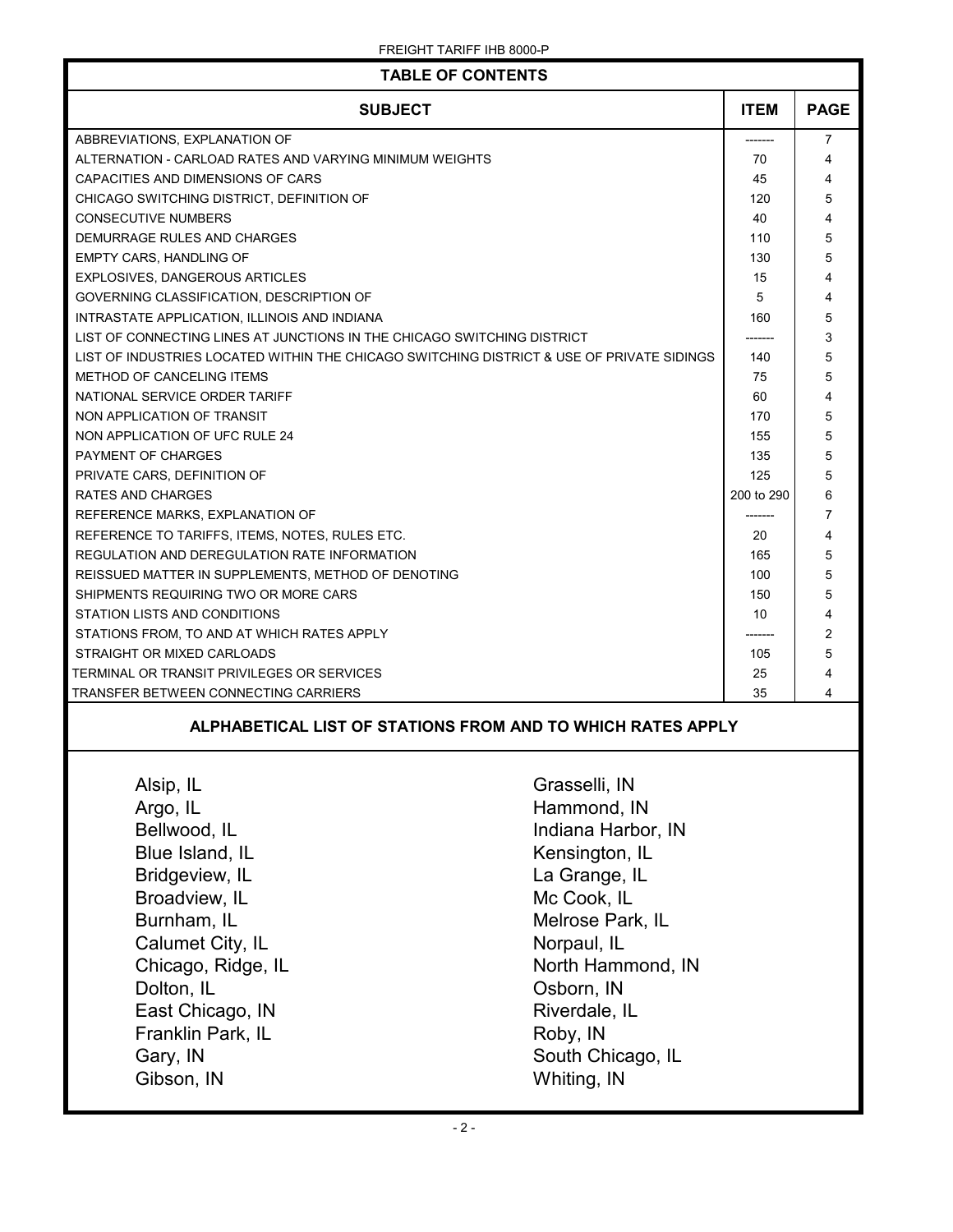| LIST OF CONNECTING LINES AND JUNCTION POINTS |                                   |                                                                                                   |  |
|----------------------------------------------|-----------------------------------|---------------------------------------------------------------------------------------------------|--|
|                                              | RAILROAD (see Note below)         | <b>JUNCTION (Alternate Name)</b>                                                                  |  |
| <b>BNSF</b>                                  | <b>BNSF Railway Company</b>       | Blue Island, IL                                                                                   |  |
|                                              |                                   | Gibson, IN                                                                                        |  |
|                                              |                                   | La Grange (Congress Park), IL                                                                     |  |
|                                              |                                   | McCook, IL                                                                                        |  |
| <b>BOCT</b>                                  | Baltimore & Ohio Chicago Terminal | Blue Island, IL                                                                                   |  |
| <b>BRC</b>                                   | Belt Railway Company of Chicago   | Argo, IL                                                                                          |  |
| <b>CFE</b>                                   | Chicago, Fort Wayne and Eastern   | Blue Island, IL                                                                                   |  |
| <b>CIC</b>                                   | Cedar Rapids and Iowa City        | Argo, IL (via BRC)                                                                                |  |
| <b>CLCY</b>                                  | <b>Chessie Logistics Company</b>  | Thompson, IL                                                                                      |  |
| <b>CN</b>                                    | Canadian National Railway         | Blue Island, IL                                                                                   |  |
|                                              |                                   | Broadview, IL                                                                                     |  |
|                                              |                                   | Gibson, IN                                                                                        |  |
|                                              |                                   | Indiana Harbor, IN                                                                                |  |
|                                              |                                   | Riverdale (Highlawn), IL                                                                          |  |
|                                              |                                   | Norpaul (Schiller Park), IL                                                                       |  |
| <b>CPRS</b>                                  | Canadian Pacific Railway          | Blue Island, IL                                                                                   |  |
|                                              |                                   | Gibson, IN                                                                                        |  |
|                                              |                                   | Norpaul (Bensenville), IL                                                                         |  |
| CRL                                          | Chicago Rail Link                 | Blue Island, IL                                                                                   |  |
| <b>CSS</b>                                   | Chicago SouthShore & South Bend   | Burnham, IL                                                                                       |  |
| <b>CSXT</b>                                  | <b>CSX Transportation</b>         | Blue Island, IL                                                                                   |  |
|                                              |                                   | East Chicago (Indiana Harbor), IN                                                                 |  |
|                                              |                                   | Gibson, IN                                                                                        |  |
| <b>GRW</b>                                   | Gary Railway                      | Indiana Harbor, IN                                                                                |  |
| <b>IAIS</b>                                  | Iowa Interstate Railroad          | Blue Island, IL                                                                                   |  |
| <b>INRD</b>                                  | Indiana Railroad                  | Argo, IL (via BRC)                                                                                |  |
| <b>NS</b>                                    | Norfolk Southern Railway          | Blue Island, IL                                                                                   |  |
|                                              |                                   | Burnham (Calumet Yard), IL                                                                        |  |
|                                              |                                   | Burns Harbor, IN                                                                                  |  |
|                                              |                                   | Gibson, IN                                                                                        |  |
|                                              |                                   | Indiana Harbor, IN                                                                                |  |
|                                              |                                   | Osborn, IN                                                                                        |  |
| <b>SCIH</b>                                  | South Chicago and Indiana Harbor  | Argo, IL (via BRC)                                                                                |  |
| UP                                           | <b>Union Pacific Railroad</b>     | Argo, IL                                                                                          |  |
|                                              |                                   | Blue Island (Dolton), IL                                                                          |  |
|                                              |                                   | Norpaul (Proviso), IL                                                                             |  |
| <b>WSOR</b>                                  | Wisconsin & Southern Railroad     | Argo, IL (via BRC)                                                                                |  |
|                                              |                                   | NOTE: In connection with some carriers, multiple junctions exist for the purpose of interchanging |  |

 different Origin/Destination traffic as dictated by operating agreements between the IHB and that carrier, those routings are subject to change.

When junctions are used for rate making purposes in this tariff, and multiple junctions for a carrier exist, the junction to apply is the junction of actual route of movement.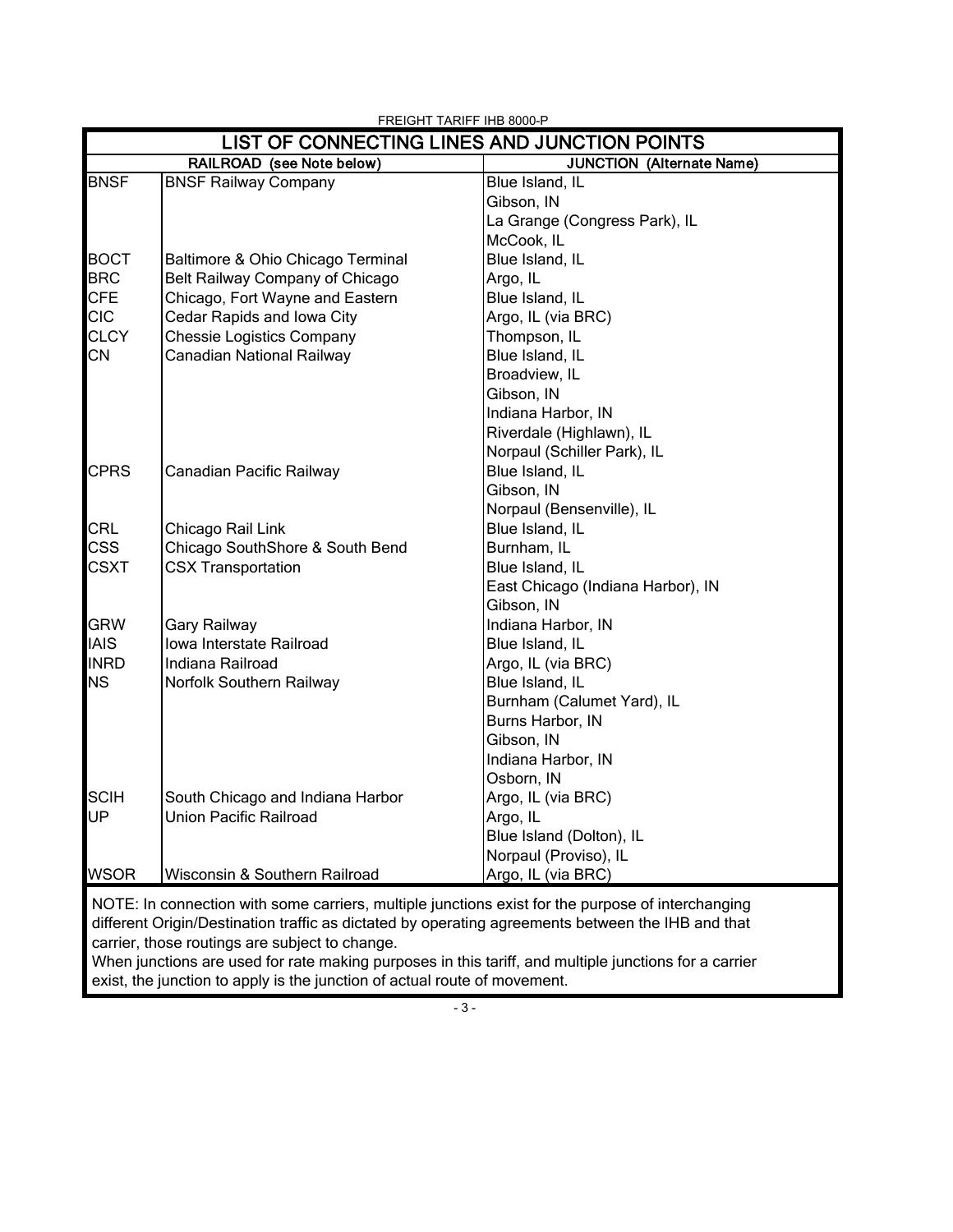| RULES AND OTHER GOVERNING PROVISIONS |                                                                                           |                                                                                                                                                                                                                                                                                                                                                                                                                                                                                                                                                                                                                                                                                         |  |
|--------------------------------------|-------------------------------------------------------------------------------------------|-----------------------------------------------------------------------------------------------------------------------------------------------------------------------------------------------------------------------------------------------------------------------------------------------------------------------------------------------------------------------------------------------------------------------------------------------------------------------------------------------------------------------------------------------------------------------------------------------------------------------------------------------------------------------------------------|--|
| <b>GENERAL RULES AND REGULATIONS</b> |                                                                                           |                                                                                                                                                                                                                                                                                                                                                                                                                                                                                                                                                                                                                                                                                         |  |
| <b>ITEM</b>                          | <b>SUBJECT</b>                                                                            | <b>APPLICATION</b>                                                                                                                                                                                                                                                                                                                                                                                                                                                                                                                                                                                                                                                                      |  |
| 5                                    | <b>DESCRIPTION OF</b><br><b>GOVERNING</b><br><b>CLASSIFICATION</b>                        | The term "Uniform Classification" or "UFC" when used in tariff means Tariff UFC 6000-Series,<br>National Railroad Freight Committee, Agent.                                                                                                                                                                                                                                                                                                                                                                                                                                                                                                                                             |  |
| 10                                   | <b>STATION LISTS</b><br>AND CONDITIONS                                                    | This tariff is governed by Tariff OPSL 6000-Series, Station List Publishing Company, Agent, to the<br>extent shown below:<br>PREPAY REQUIREMENTS AND STATIONS CONDITIONS                                                                                                                                                                                                                                                                                                                                                                                                                                                                                                                |  |
|                                      |                                                                                           | (A) For additions and abandonment of stations, and except as otherwise shown herein, for prepay<br>requirements, changes in names of stations, restrictions as to acceptance or delivery of freight<br>and changes in station facilities.<br>When a station is abandoned as of a date specified in the above named tariff, the rates from and                                                                                                                                                                                                                                                                                                                                           |  |
|                                      |                                                                                           | to such station as published in this tariff are inapplicable on and after that date.<br><b>GEOGRAPHICAL LIST OF STATIONS</b><br>(B) For geographical locations of stations referred to in this tariff by station numbers.<br><b>STATION NUMBERS</b><br>(C) For the identification of stations when stations are shown or referred to by numbers in this tariff.                                                                                                                                                                                                                                                                                                                         |  |
| 15                                   | EXPLOSIVES,<br><b>DANGEROUS</b><br><b>ARTICLES</b>                                        | For rules and regulations governing the transportation of explosives and other dangerous articles,<br>specifications for shipping containers, and restrictions governing the acceptance and transportation<br>of explosives and other dangerous articles, see Tariff BOE 6000-Series, AAR, Bureau of Explosives.                                                                                                                                                                                                                                                                                                                                                                        |  |
| 20                                   | <b>REFERENCE TO</b><br>TARIFFS, ITEMS,<br>NOTES, RULES, ETC.                              | Where reference is made in this tariff to tariffs, items, notes, rules, etc., such references are<br>continuous and include supplements to and successive issues of such tariffs and reissues of<br>such items, notes, rules, etc.                                                                                                                                                                                                                                                                                                                                                                                                                                                      |  |
| 25                                   | <b>TERMINAL</b><br>PRIVILEGES OR<br><b>SERVICES</b>                                       | Shipments made under the rates contained in this tariff are not entitled to terminal services and<br>privileges, and are subject to the charges, allowances, rules and regulations legally applicable<br>therein, as provided in separately published, lawfully filed tariffs.<br><b>EXCEPTIONS</b><br>(1) When provisions of this tariff specifically cover any such charge, allowance, rule or<br>regulations, corresponding or conflicting provisions in such separate tariffs will not apply.<br>(2) Charges named herein accrue solely to the IHB Railroad. Charges of terminal switch carriers<br>at origin or destination are in addition to the rates and charges named herein. |  |
| 35                                   | <b>TRANSFER BETWEEN</b><br>CONNECTING<br><b>CARRIERS</b>                                  | The rates published herein do not include charges for switching, drayage or other transfer<br>services at intermediate interchange points.                                                                                                                                                                                                                                                                                                                                                                                                                                                                                                                                              |  |
| 40                                   | CONSECUTIVE<br><b>NUMBERS</b>                                                             | Where consecutive numbers are represented in this tariff by the first and last numbers connected<br>by the word "to" or hyphen they will be understood to include both of the numbers shown.<br>If the first number only bears a reference mark, such reference mark also applies to the last<br>number shown and to all numbers between the first and last numbers.                                                                                                                                                                                                                                                                                                                    |  |
| 45                                   | <b>CAPACITIES</b><br><b>AND</b><br><b>DIMENSIONS</b><br>OF CARS                           | (1) For general dimensions and capacities of cars, see The Official<br>Railway Equipment Register, R.E.R. Publishing Corporation, Agent.<br>(2) Cars may not be loaded in excess of the maximum load limit stenciled on the car.                                                                                                                                                                                                                                                                                                                                                                                                                                                        |  |
| 60                                   | NATIONAL SERVICE<br><b>ORDER TARIFF</b>                                                   | This tariff is subject to provisions of various Surface Transportation Board Service Orders and<br>General Permits as shown in Tariff NSO 6100-Series.                                                                                                                                                                                                                                                                                                                                                                                                                                                                                                                                  |  |
| 65                                   | <b>FUEL</b><br><b>SURCHARGE</b>                                                           | Fuel surcharge application cancelled effective August 1st, 2008                                                                                                                                                                                                                                                                                                                                                                                                                                                                                                                                                                                                                         |  |
| 70                                   | ALTERNATION -<br>CARLOAD RATES<br>AND VARYING<br>MINIMUM WEIGHTS                          | When two or more carload rates are provided in the same rate item for application on the same<br>commodity from and to the same points, apply that rate which results in the lowest charge based<br>upon the actual or authorized estimated weight of the shipment, but not less than the minimum<br>published in connection with the rate used.                                                                                                                                                                                                                                                                                                                                        |  |
|                                      | For explanation of abbreviations and reference marks, see concluding page of this tariff. |                                                                                                                                                                                                                                                                                                                                                                                                                                                                                                                                                                                                                                                                                         |  |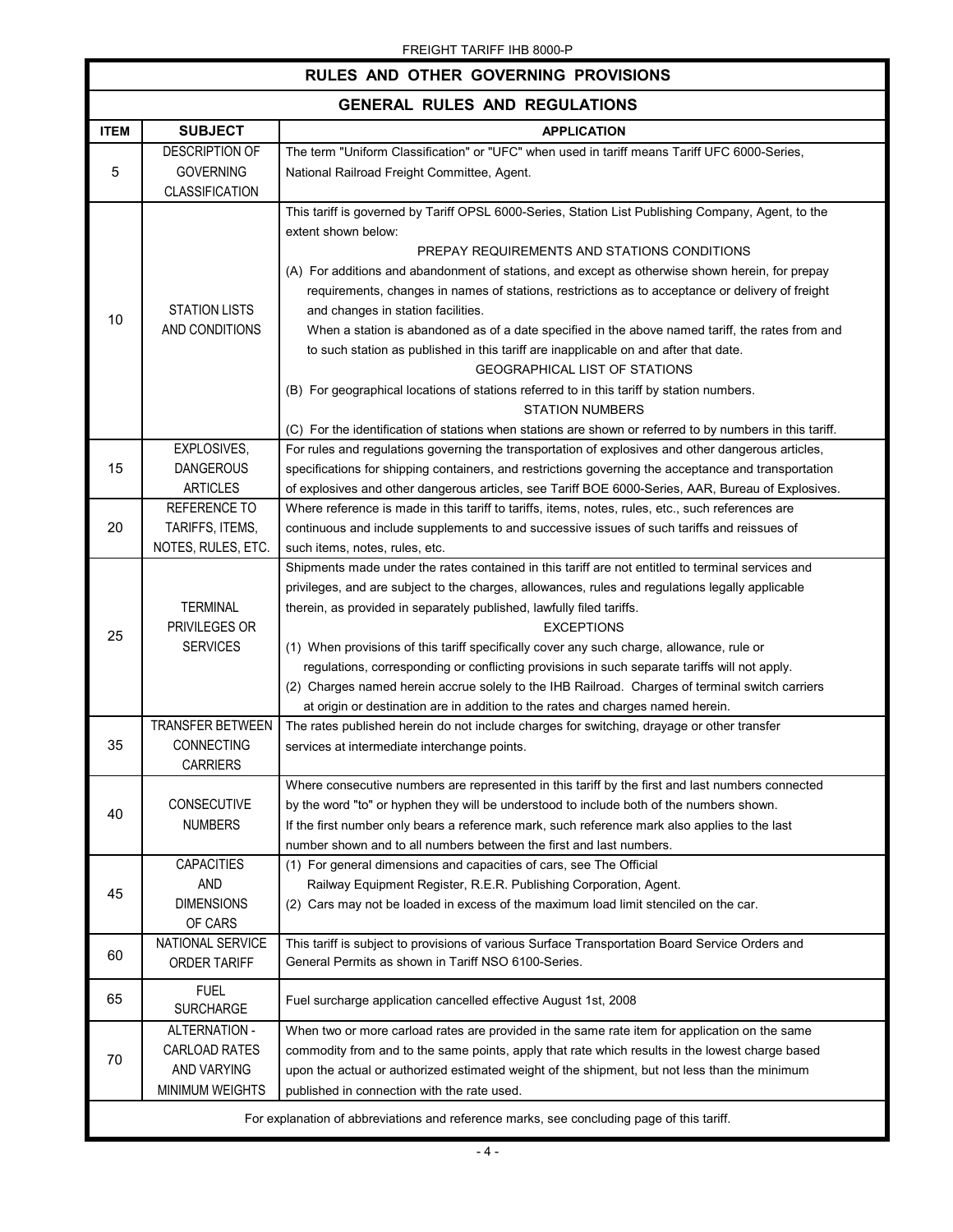|             | RULES AND OTHER GOVERNING PROVISIONS                                                      |                                                                                                        |  |  |
|-------------|-------------------------------------------------------------------------------------------|--------------------------------------------------------------------------------------------------------|--|--|
|             | <b>GENERAL RULES AND REGULATIONS</b>                                                      |                                                                                                        |  |  |
| <b>ITEM</b> | <b>SUBJECT</b>                                                                            | <b>APPLICATION</b>                                                                                     |  |  |
|             |                                                                                           | As this tariff is supplemented, items with letter suffixes cancel correspondingly numbered             |  |  |
|             | METHOD OF                                                                                 | items in the original tariff or in a prior supplement. Letter suffixes will be used in alphabetical    |  |  |
| 75          | <b>CANCELING ITEMS</b>                                                                    | sequence starting with A. EXAMPLE: Item 5-A cancels Item 5, and Item 10-B cancels Item 10-A            |  |  |
|             |                                                                                           | in a prior supplement, which in turn cancelled Item 10.                                                |  |  |
|             | METHOD OF                                                                                 | Each supplement issued will contain all changes made since the last reissue of the tariff.             |  |  |
|             | <b>DENOTING</b>                                                                           | To determine if the correct item is being cited refer to the last reissue of the tariff and the latest |  |  |
| 100         | <b>REISSUED MATTER</b>                                                                    | supplement to that reissue where the change is first listed. To determine its original                 |  |  |
|             | IN SUPPLEMENTS                                                                            | effective date, consult the supplement in which the reissued matter first became effective.            |  |  |
|             | <b>STRAIGHT OR</b>                                                                        | Where individual commodity descriptions herein include two or more articles subject to the same        |  |  |
| 105         | <b>MIXED</b>                                                                              | carload rates, such rates are applicable upon straight or mixed carload shipments of the articles      |  |  |
|             | CARLOADS                                                                                  | named, unless otherwise specifically indicated therein.                                                |  |  |
|             |                                                                                           | SPECIAL RULES AND REGULATIONS -- UNLIMITED                                                             |  |  |
| <b>ITEM</b> | <b>SUBJECT</b>                                                                            | <b>APPLICATION</b>                                                                                     |  |  |
|             | <b>DEMURRAGE</b>                                                                          | Freight transported in connection with this tariff will be subject to current car demurrage rules      |  |  |
| 110         | <b>RULES AND</b>                                                                          | and charges as provided in Tariff STB IHB 6004-Series. These charges will be in addition to the        |  |  |
|             | <b>CHARGES</b>                                                                            | charges named herein.                                                                                  |  |  |
|             | <b>DEFINITION</b>                                                                         | The term "Chicago Switching District" as used in this tariff shall incorporate the Chicago             |  |  |
| 120         | OF CHICAGO                                                                                | Switching District as defined in Tariff WTL 8020-Series.                                               |  |  |
|             | SWITCHING DISTRICT                                                                        |                                                                                                        |  |  |
|             | <b>DEFINITION OF</b>                                                                      | The term "Private Cars" as used in this tariff is a car bearing other than railroad reporting marks.   |  |  |
| 125         | PRIVATE CARS                                                                              |                                                                                                        |  |  |
|             |                                                                                           | When a loaded car is handled in switch movement, the empty car will be given one free switch           |  |  |
| 130         | <b>HANDLING OF EMPTY</b>                                                                  | movement. For other movements of empty cars, the charge will be the same as applied to loaded          |  |  |
|             | CARS                                                                                      | cars, except as otherwise provided.                                                                    |  |  |
|             | PAYMENT OF                                                                                | Switching rates named in this tariff must be prepaid or satisfactory arrangements made to insure       |  |  |
| 135         | <b>CHARGES</b>                                                                            | payment.                                                                                               |  |  |
|             |                                                                                           | For list of industries located at stations on the IHB within the Chicago Switching District,           |  |  |
|             |                                                                                           | contact an IHB representative.                                                                         |  |  |
|             |                                                                                           |                                                                                                        |  |  |
|             | LIST OF                                                                                   | (a) When change in name of firm or industry or change in ownership occurs, the switching               |  |  |
| 140         | INDUSTRIES AND USE<br>OF PRIVATE SIDINGS                                                  | charge as shown in tariff will apply in connection with successor at same location.                    |  |  |
|             |                                                                                           | (b) The rates named herein to or from industries with private siding will also apply on traffic for    |  |  |
|             |                                                                                           | other parties using such facilities for traffic connected with the business of the party listed,       |  |  |
|             |                                                                                           | the same as for the party having the private siding.                                                   |  |  |
|             | <b>SHIPMENTS</b>                                                                          | Shipments requiring two or more cars for their transportation will be charged for at the rates         |  |  |
| 150         | <b>REQUIRING</b>                                                                          | named for each car.                                                                                    |  |  |
|             | TWO OR MORE CARS                                                                          | <b>EXCEPTION:</b> Idler cars, see item 270.                                                            |  |  |
|             | NON APPLICATION                                                                           | Unless otherwise specifically provided, rates in this tariff are not subject to Rule 24 of the UFC     |  |  |
| 155         | OF UFC RULE 24                                                                            | nor exceptions thereto, nor any other provision that permits the use of more than one car.             |  |  |
|             | INTRA-STATE                                                                               | Except where expressly provided to the contrary, this tariff also applies to Intrastate traffic in the |  |  |
| 160         | <b>APPLICATION</b>                                                                        | states of Illinois and Indiana.                                                                        |  |  |
| 165         | REGULATED AND                                                                             | This publication names rates, some of which are subject to regulation by the STB, and some of          |  |  |
|             | <b>DEREGULATED</b>                                                                        | which are not subject to STB regulation. Rates included in this publication which are not subject      |  |  |
|             | RATE                                                                                      | to STB regulation are included for the sole purpose of providing rate information and are subject      |  |  |
|             | <b>INFORMATION</b>                                                                        | to increases as may be provided by publication in this Tariff.                                         |  |  |
| 170         | NON APPLICATION OF                                                                        | Rates in this tariff are not subject to transit privileges of any kind, including stopping in transit  |  |  |
|             | <b>TRANSIT</b>                                                                            | for completion of loading or partial unloading.                                                        |  |  |
|             | For explanation of abbreviations and reference marks, see concluding page of this tariff. |                                                                                                        |  |  |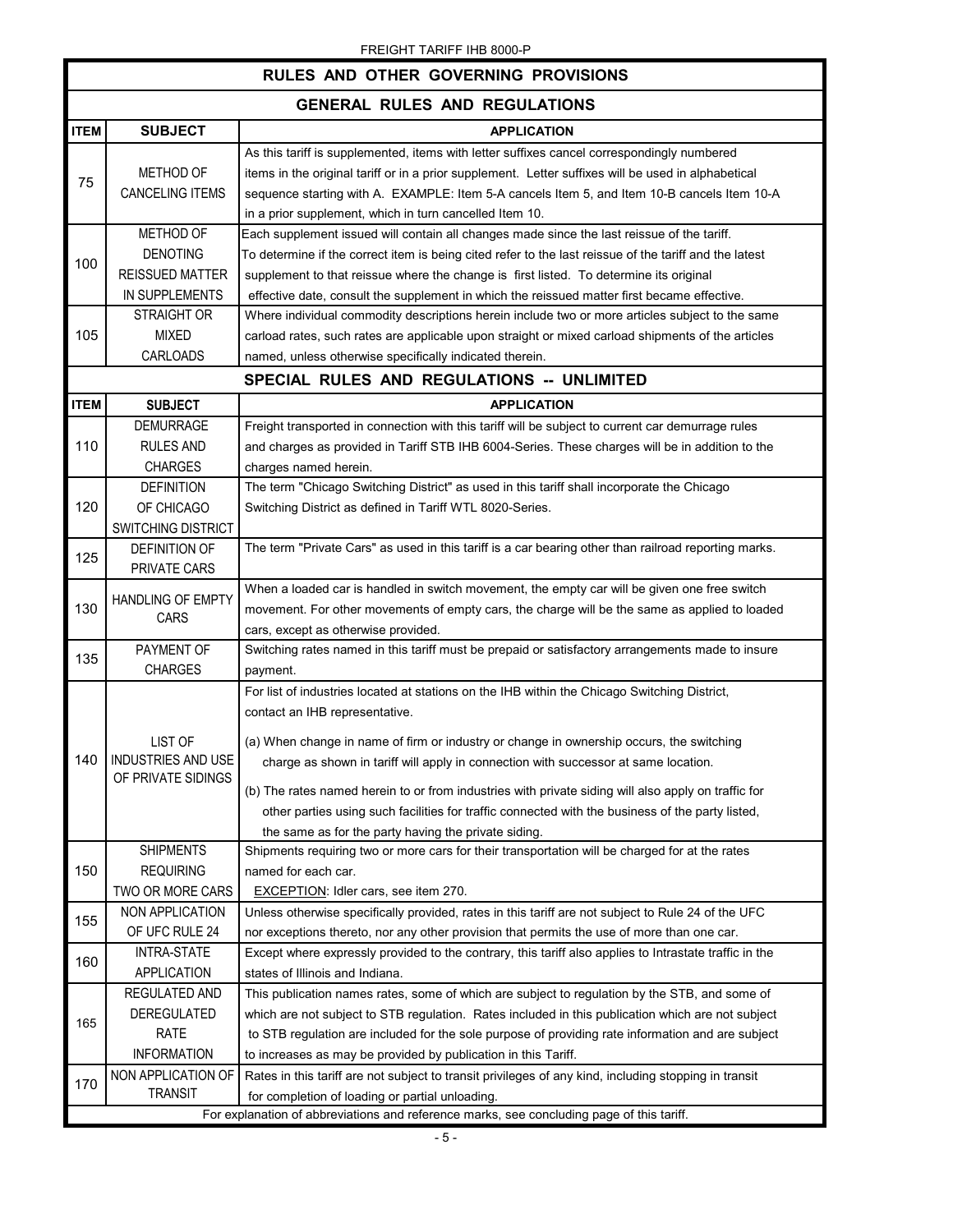| RATES AND CHARGES (stated in dollars per car) |                                 |                                |                                                                                                                                         |         |               |
|-----------------------------------------------|---------------------------------|--------------------------------|-----------------------------------------------------------------------------------------------------------------------------------------|---------|---------------|
|                                               | <b>APPLICATION</b>              |                                |                                                                                                                                         |         |               |
| <b>ITEM</b>                                   | <b>BETWEEN</b>                  | <b>AND</b>                     | <b>COMMODITY</b>                                                                                                                        |         | <b>RATES</b>  |
| 200                                           |                                 |                                | ALL FREIGHT,<br>except as provided in Items 205 through 290                                                                             | \$660   |               |
|                                               |                                 |                                | <b>COMMODITY EXCEPTIONS</b>                                                                                                             |         |               |
|                                               |                                 |                                | Flour or Other Grain Mill Products STCC 20-411, 413 or 419-xx                                                                           |         |               |
|                                               |                                 |                                | Prepared Feed Animal STCC 20-421-xx                                                                                                     |         |               |
|                                               |                                 |                                | Corn Syrup STCC 20-461-xx                                                                                                               |         |               |
|                                               |                                 |                                | Corn Starch STCC 20-462-xx                                                                                                              |         |               |
|                                               |                                 |                                | Corn Sugar STCC 20-463-xx                                                                                                               |         |               |
|                                               |                                 |                                | Dextrine STCC 20-464-xx                                                                                                                 |         |               |
| 205                                           |                                 |                                | Fatty Acids STCC 28-994-xx                                                                                                              | \$600   |               |
|                                               |                                 |                                | Tinmill Products STCC 33-127-xx                                                                                                         |         |               |
|                                               |                                 |                                | Chemical or Petroleum Waste, Including Spent STCC 40-251-xx                                                                             |         |               |
|                                               |                                 |                                | Class 3 Flammable Liquids STCC 49-081-xx                                                                                                |         |               |
|                                               |                                 |                                | 6.1 Poisonous Materials and other 6.1 Commodities STCC 49-215-xx                                                                        |         |               |
|                                               |                                 |                                | Class 8 Corrosive Material STCC 49-300-xx                                                                                               |         |               |
|                                               |                                 |                                | Corrosive Liquid Acidic Inorganic 49-314-xx                                                                                             |         |               |
|                                               |                                 |                                | Corrosive Liquid NOS 49-323-xx                                                                                                          |         |               |
|                                               |                                 |                                | Coal, Anthracite or Bituminous STCC 11-1xx-xx or 11-2xx-xx                                                                              |         |               |
|                                               |                                 |                                | Corn Germ STCC 20-467-30<br>Pulp Paper or Allied Products STCC 26-xxx-xx                                                                |         |               |
|                                               |                                 |                                | Coke Produced from Coal or Petroleum Coke STCC 29-91x-xx                                                                                |         |               |
| 210                                           | <b>INDUSTRIES</b><br>Located at | <b>IHB</b><br><b>JUNCTIONS</b> | Structural Clay Products STCC 32-5xx-xx                                                                                                 | \$580   |               |
|                                               | all Stations                    | <b>WITH</b>                    | Wheels, Locomotive STCC 37-426-xx                                                                                                       |         |               |
|                                               | on the IHB as                   | CONNECTING                     | Wheels, Railroad Car STCC 37-413-xx                                                                                                     |         |               |
|                                               | listed herein                   | LINES                          | Paper Waste or Scrap STCC 40-241-xx                                                                                                     |         |               |
|                                               |                                 |                                | Flammable Gases STCC 49-057-xx                                                                                                          |         |               |
|                                               |                                 |                                | ALL FREIGHT, to or from Team Tracks.                                                                                                    |         |               |
| 215                                           |                                 |                                | <b>DIMENSIONAL SHIPMENTS, exceeding height,</b>                                                                                         |         |               |
|                                               |                                 |                                | width, or maximum gross weight restrictions as                                                                                          | \$1,100 |               |
|                                               |                                 |                                | published in the "Railway Line Clearances"<br>publication.                                                                              |         |               |
|                                               |                                 |                                |                                                                                                                                         |         |               |
| 240                                           |                                 |                                | <b>EMPTY RAIL CARS, handled in commercial service.</b>                                                                                  | \$250   |               |
|                                               |                                 |                                | GRAIN (STCC 01-1xx-xx), Viz.: Soybeans, wheat,                                                                                          |         |               |
| 250                                           |                                 |                                | barley, corn, rye and buckwheat.                                                                                                        | \$465   |               |
|                                               |                                 |                                | Will also apply on grain dust and grain screenings<br>(grain screened from the original grain).                                         |         |               |
|                                               |                                 |                                |                                                                                                                                         |         |               |
|                                               |                                 |                                | UNIT GRAIN, as described in Item 250:                                                                                                   | \$275   | $\circled{1}$ |
| 260                                           |                                 |                                | Charges assessed on not less than 15 Cars                                                                                               |         |               |
|                                               |                                 |                                | <b>UNIT GRAIN, as described in Item 250:</b><br>Charges assessed on not less than 25 Cars                                               | \$210   | $^\circledR$  |
|                                               |                                 |                                |                                                                                                                                         |         |               |
| 270                                           |                                 |                                | <b>IDLER CARS</b> , on which no part of the load rests.<br>Rate is in addition to the rate and minimum applicable to the loaded car(s). | \$350   |               |
|                                               |                                 |                                |                                                                                                                                         |         |               |
| 290                                           |                                 |                                | LOCOMOTIVES, moving on own wheels.                                                                                                      | \$1,100 |               |
|                                               |                                 |                                | Rate is per locomotive.                                                                                                                 |         |               |